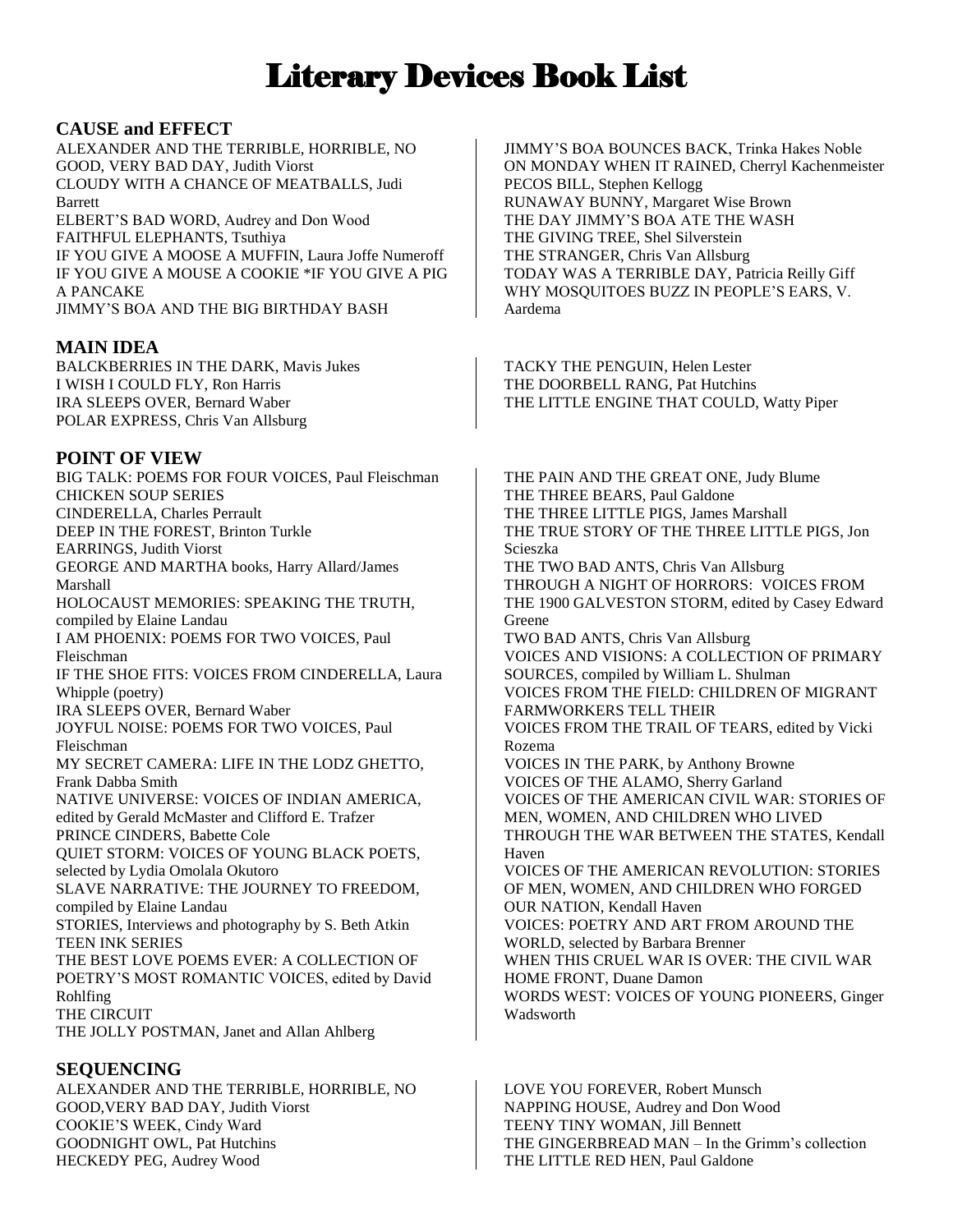#### THE VERY HUNGRY CATERPILLAR, Eric Carle TIKKI, TIKKI, TEMBO, Arlene Mosel

# **DRAWING CONCLUSIONS/PREDICTING OUTCOMES**

CATWINGS, Ursula K. LeGuin DADDY CAN YOU PLAY WITH ME? Harriet Ziefert I WENT WALKING, Sue Williams IS YOUR MAMA A LLAMA?, Deborah Guarino JUMANJI, Chris Van Allsburg ON A MONDAY WHEN IT RAINED, Cherryl Kachenmeister

#### **PREDICTING OUTCOME**

ARE YOU THERE, BABY BEAR?, Catherine Walters BARK, GEORGE Jules Feiffer CLICK, CLACK, MOO, Doreen Cronin DEAR MRS. LARUE: LETTERS FROM OBEDIENCE SCHOOL, Mark Teague GINGERBREAD BABY, Jan Brett HECKEDY PEG, Audrey Wood I LOVE TO EAT BUGS, Strejan MYSTERIES OF HARRIS BURDICK, Chris Van Allsburg

# **WORD STUDY**

A CACHE OF JEWELS (nouns), Ruth Heller A CHOCOLATE MOOSE FOR DINNER, Fred Gwynne AMELIA BEDELIA (multi-meaning words), Peggy Parrish IN A PICKLE AND OTHER FUNNY IDIOMS, Marvin Terban

KNOW WHAT? NO, WHAT?, Arline and Joseph Baum ON MONDAY WHEN IT RAINED (words that describe feeling), Cherryl Kachenmeister ONE WHOLE DOUGHNUT, ONE DOUGHNUT HOLE, Valjean McLenighan QUICK AS A CRICKET (similes), Audrey Wood

# **ELABORATION**

SAM'S SANDWICH, David Pelham (great metaphor for "juicing up" writing)

#### **CHARACTERIZATION / CHARACTER TRAITS**

AMELIA BEDELIA, Peggy Parrish AN ANTEATER NAMED ARTHUR, Bernard Waber BUBBA AND BEAU, Kathi Appelt CLIFFORD books, Norman Bridwell CURIOUS GEORGE books, H.A. Rey

# **EXPRESSIVE NARRATIVE (TAAS)**

ARTHUR, books, Marc Brown AUNT ISABEL TELLS A GOOD ONE, Kate Duke BFG, Roald Dahl Bill Wallace books – Good for setting BORREGUITA AND THE COYOTE, Verna Aardema CARL GOES SHOPPING (wordless), Alexandra Day CATWINGS, Ursula K. Le Guin CHARLIE ANDERSON, Barbara Abercrombie CHARLOTTE'S WEB, E.B. White CHRYSANTHEMUM, Kevin Henkes FROG AND TOAD books, Arnold Lobel GEORGE AND MARTHA books, Harry Allard/James Marshall

PAPER BAG PRINCESS, Robert Munsch – in Munschworks THE ELEVENTH HOUR, Graeme Base THE PUMPKIN SMASHER, Anita Benarde THIS LITTLE PIGGY, Susan Hellard WHAT CAN IT BE (RIDDLES ABOUT OUR BODIES), Jacqueline Ball

NOT IN THE HOUSE, NEWTON!, Judith Heide Gilliland SEVEN BLIND MICE, Ed Young THE FORTUNE-TELLERS, Lloyd Alexander THE NIGHT JOURNEY, Dowling THE SWEETEST FIG, Chris Van Allsburg THE Z WAS ZAPPED, Chris Van Allsburg TOPS AND BOTTOMS, Janet Stevens TUESDAY, David Wiesner

ROSIE'S WALK (prepositions), Pat Hutchins SLITHER, SWOOP, SWING (active verbs), Alex Ayliffe THE BOOK OF PEGERICKS, Arnold Lobel THE KING WHO RAINED, Fred Gwynne THE SIXTEEN HAND HORSE, Fred Gwynne TURNIPS FOR DINNER (active verbs), Joy Cowley WE'RE GOING ON A BEAR HUNT, (sound words), Michael Rosin WORMS WIGGLE (active verbs), David Pelham and Michael Foreman

MADELINE books, Ludwig von Bemelmans SARAH PLAIN AND TALL, Patricia MacLachlan SHEEP IN A JEEP, Nancy Shaw STREGA NONA, Tomie dePaola THE PAIN AND THE GREAT ONE, Judy Blume

GUESS WHO MY FAVORITE PERSON IS, Byrd Baylor HAVE YOU SEEN MY DUCKLING?, Nancy Tafuri IF YOU WERE A WRITER, Joan Nixon IMOGENE'S ANTLERS, David Small JUMANJI, Chris Van Allsburg KING BIDGOOD'S IN THE BATHTUB, Don and Audrey Wood LITTLE MISS MUFFET, Ian Beck NUMBER THE STARS, Lois Lowry (Young Adult Novel) RUBY THE COPYCAT, Peggy Rathmann SUSANNAH OF THE ALAMO, John Jakes SYLVESTER AND THE MAGIC PEBBLE, William Steig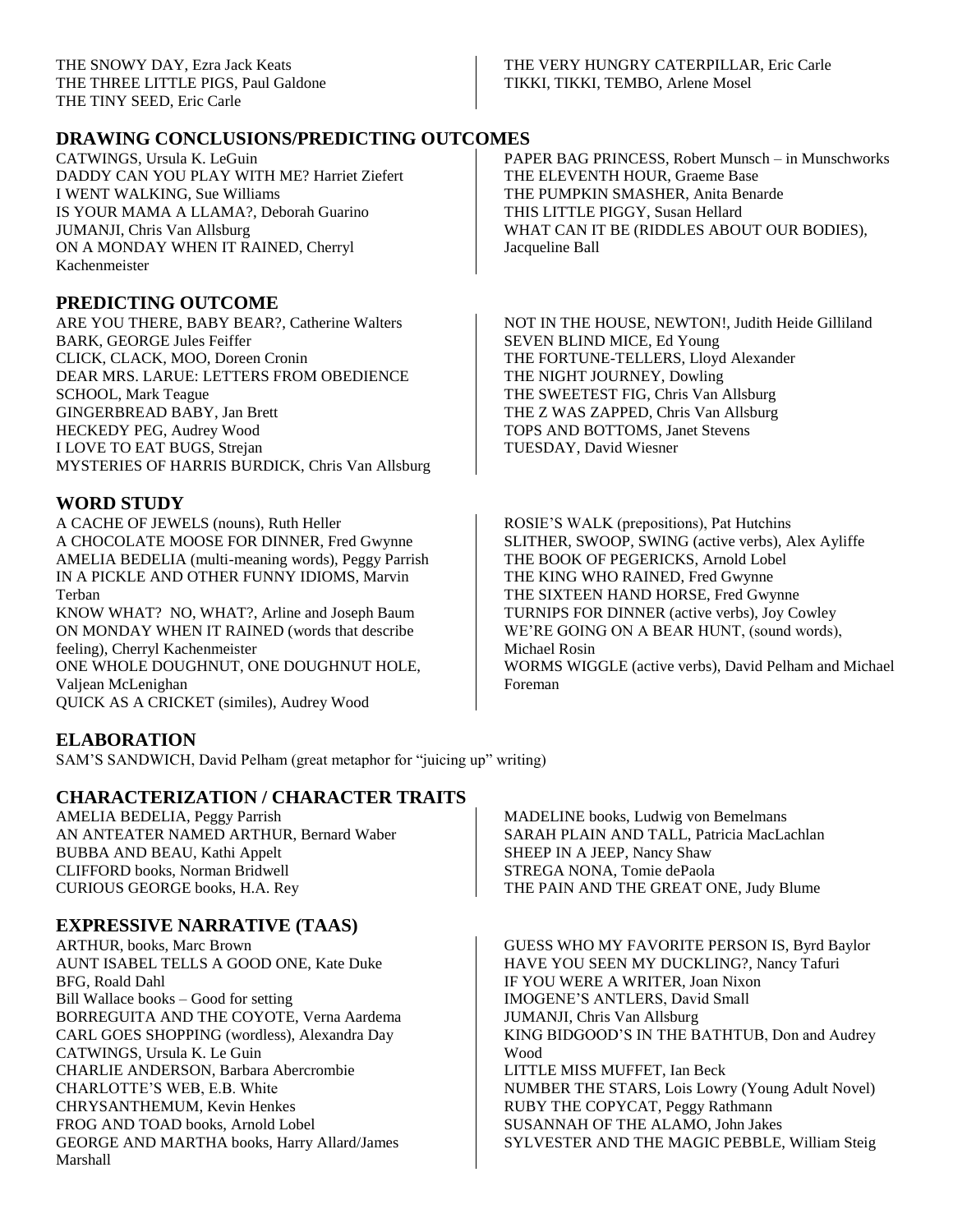THE COMPLETED HICKORY DICKORY DOCK, Jim Aylesworth THE DAY JIMMY'S BOA ATE THE WASH, Trinka Hakes Noble\* THE ENORMOUS WATERMELON THE GOOD-LUCK PENCIL, Diane Stanley THE LITTLE RED HEN, Byron Barton

#### **INFORMATIVE NARRATIVE (HOW-TO)**

BEAN AND PLANT, Christine Back CRANBERRY THANKSGIVING, Wende Devlin FROM SEED TO PLANT, Gail Gibbons GALIMOTA, Karen Lynn Williams GRANDFATHER TANGS'S STORY, Ann Tompert GROWING VEGETABLE SOUP, Lois Ehlert HOW A BOOK IS MADE, Aliki HOW TO HIDE AN OCTOPUS, Ruth Heller IF YOU WERE A WRITER, Joan Nixon IT ZWIBBLE AND THE GREATEST CLEANUP EVER LITTLE BLUE AND LETTLE YELLOW, Leo Lionni

#### **DESCRIPTION**

BROWN BEAR, BROWN BEAR, Bill Martin, Jr. Gary Paulsen books GO AWAY, BIG GREEN MONSTER, Ed Emberley GOODNESS GRACIOUS, Phil Cummings HAILSTONES AND HALIBUT BONES, Mary O'Neill HARRY AND THE TERRIBLE WHATZIT, Dick Gackenbach HOME PLACE, Crescent Dragonwagon I LOVE YOU—GOODNIGHT JUMANJI, Chris Van Allsburg KNOTS ON A COUNTING ROPE, Bill Martin MANY LUSCIOUS LOLLIPOPS (adjectives), Ruth Heller NORTH COUNTRY NIGHT, Daniel San Souci ONION JOHN, Joseph Krumgold OWL MOON, Jane Yolen QUICK AS A CRICKET, Audrey Wood SAINT GEORGE AND THE DRAGON, Margaret Hodges

#### **FACT AND OPINION**

ALEXANDER, WHO USED TO BE RICH LAST SUNDAY, Judith Viorst BRAVE IRENE, William Steig I WILL NEVER NOT EVER EAT A TOMATO, Lauren Child RINGS!, Judith Viorst

#### **COMPARE AND CONTRAST**

"NOT NOW," SAID THE COW, Joanne Oppenheim A WISH FOR WINGS THAT WORK, Berkeley Breathed ALEXANDER AND THE TERRIBLE, HORRIBLE, NO GOOD, VRY BAD DAY, Judith Viorst BERENSTAIN BEARS AND GOOD MANNERS, Stan and Jan Berenstain BLUEBERRIES FOR SAL, Robert McCloskey CHARLIE AND THE CHOCOLATE FACTORY, Roald Dahl CHICKEN LITTLE, Steven Kellogg CINDERELLA, (upside down tales), Bill Shorto CINDERELLA, Nicola Baxter

THE MITTEN, Jan Brett THE PATCHWORK QUILT, Valerie Flournoy THE SIGNMAKER'S ASSISTANT, Tedd Arnold TWO GLASS BUTTONS WHERE THE WILD THINGS ARE, Maurice Sendak MIRETTE ON THE HIGH WIRE, Emily McCully

MESSAGES IN THE MAILBOX: HOW TO WRITE A LETTER, Loreen Leedy MISS TIZZY, Libba Gray PANCAKES, PANCAKES, Eric Carle PEANUT BUTTER AND JELLY, Nadine B. Westcott THE BLUE BALLOON, Mick Inkpen THE MAGIC SCHOOL BUS series, Joanna Cole THE POPCORN BOOK, Tomie dePaola THE QUICKSAND BOOK, Tomie dePaola WATCH OUT FOR THE FEET IN YOUR CHICKEN SOUP, Tomie dePaola

SERENDIPITY books, Stephen Cosgrove SHOES, Elizabeth Winthrop TAR BEACH, Faith Ringgold THE BEST TOWN IN THE WORLD, Byrd Baylor THE DESERT IS THEIRS, Byrd Baylor THE ELEPHANT'S CHILD, Rudyard Kipling – In the Just So Stories THE EYES OF GRAY WOLF, Jonathan London THE MAGIC SCHOOL BUS series, Joanna Cole THE PINCIPAL FROM THE BLACK LAGOON, Mike Thaler THE TEACHER FROM THE BLACK LAGOON, Mike Thaler TWO BAD ANTS, Chris Van Allsburg WHERE THE WILD THINGS ARE, Maurice Sendak WHO SAID RED?, Mary Serfozo

SHREK!, William Steig SOMEBODY AND THE THREE BLAIRS, Marilyn Tolhurst THE STINKY CHEESEMAN, Jon Sceiska WHAT IS A WISE BIRD LIKE YOU DOING IN A SILLY TALE LIKE THIS?, Uri Shulevitz

CORDUROY, Don Freeman COUNTRY MOUSE AND CITY MOUSE, John Wallner DEEP IN THE FOREST, Brinton Turkle EAST OF THE SUN, WEST OF THE MOON, Laszlo Gal FLOSSIE AND THE FOX, Patricia McKissack FROG AND TOAD books, Arnold Lobel GOOD AS NEW, Barbara Douglass HEY, AL, Arthur Yorinks JACK AND THE BEANSTALK, (upside down tales), Tim Paulson LITTLE RED RIDING HOOD LITTLE WOMEN, Louisa May Alcott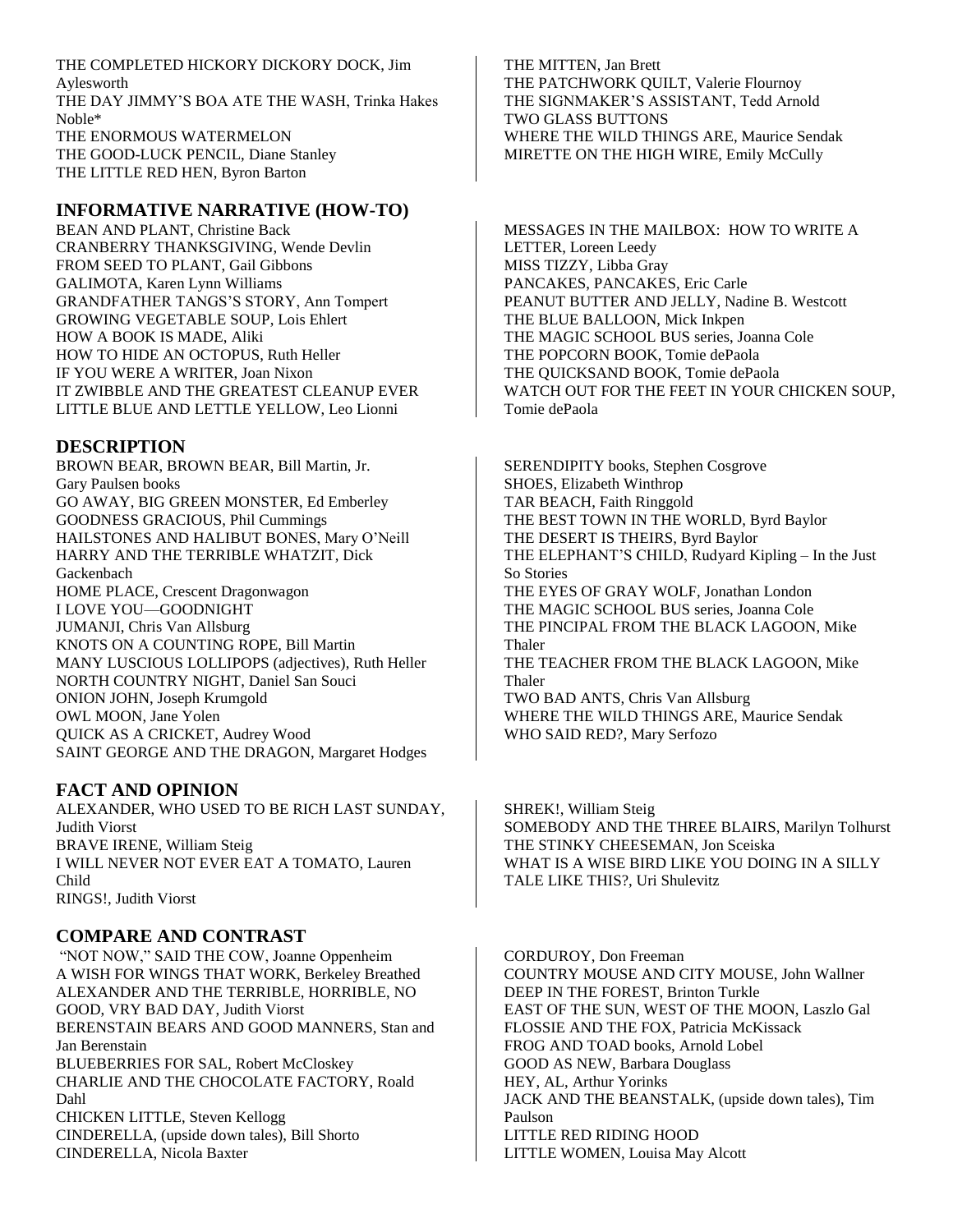LON PO PO, Ed Young MISS NELSON IS MISSING, Harry Allard/James Marshall MUFARO'S BEAUTIFUL DAUGHTERS, John Steptoe ONION JOHN, Joseph Krumgold – novel PEOPLE, Peter Spier PIGGIES, Don and Audrey Wood PRINCESS FURBALL, Charlotte Huck ROUGH-FACE GIRL, Rafe Martin \*BIG AL, Andrew Clements RUBY, Maggie Glen SLEEPING UGLY, Jane Yolen SOMEBODY AND THE THREE BLAIRS, Marilyn Tolhurst TACKY THE PENGUIN, Helen Lester THE ARABOOLIES OF LIBERTY STREET, Sam Swope THE COWOY AND THE BLACK-EYED PEA, Tony Johnston THE EMPEROR'S NEW CLOTHES, Han Christian Anderson THE GUNNIWOLF, Wilhelmina Harper THE GUNNYWOLF, A. Delaney

#### **PERSUASION**

A POCKET FOR CORDUROY, Don Freeman A WISH FOR WINGS THAT WORK, Berkeley Breathed A WRINKLE IN TIME, Madeline L'Engle ALEXANDER, WHO USED TO BE RICH LAST SUNDAY, Judith Viorst – in collection CHARLOTTE'S WEB, E.B. White CORDUROY, Don Freeman DEAR MRS. LARUE: LETTERS FROM OBEDIENCE SCHOOL, Mark Teague EARRINGS, Judith Viorst FOUR DOLLARS AND FIFTY CENTS, Eric Kimmel I HATE MY BIG BROTHER HARRY JULIUS, THE BABY OF THE WORLD, Kevin Henkes JUST A DREAM, Chris Van Allsburg

#### **PUNS**

IT LOOKS A LOT LIKE REINDEER, Brian Cleary YOU NEVER SAUSAGE LOVE, Brian Cleary

#### **SIMILE**

CHANTICLEER AND THE FOX, Geoffrey Chaucer and Barbara Perry COLOR ME A RHYME, Jane Yolen FEARLESS FERNIE: HANGING OUT WITH FERNIE AND ME, Gary Soto LET'S GET A PUP! SAID KATE, Bob Graham

# **METAPHOR**

CHANTICLEER AND THE FOX, Geoffrey Chaucer and Barbara Perry COME ON, RAIN by Karen Hesse ENCOUNTER Jane Yolen FEARLESS FERNIE: HANGING OUT WITH FERNIE AND ME, Gary Soto\* KNOTS ON A COUNTING ROPE, Bill Martin LET'S GET A PUP! SAID KATE, Bob Graham

# **COLOR**

THE LION, THE WITCH, AND THE WARDROBE, C.S. Lewis - novel THE LITTLE RED HEN, Byron, Barton THE PRINCE AND THE PAUPER, Mark Twain THE PRINCESS AND THE PEA, Janet Stevens THE PRINCIPAL'S NEW CLOTHES, Stephanie Calmenson THE SECRET GARDEN, Frances Hodgson Burnett - novel THE TALKING EGGS, Robert D. San Souci THE THREE BEARS, Byron Barton THE THREE LITTLE PIGS, Paul Galdone THE TRUE STORY OF THE THREE LITTLE PIGS, Jon Scieszka THE WUMP WORLD, Bill Peet TODAY WAS A TERRIBLE DAY, Patricia Reilly Giff TRUE CONFESSIONS OF CHARLOTTE DOYLE, Avi novel WHEN I WAS YOUNG IN THE MOUNTAINS, Cynthia Rylant

YEH-SHEN (a Chinese Cinderella story), Ai-Ling Douie

MORTIMER, Robert Munsch– in Munschworks\* \*\*MY SIDE OF THE MOUNTAIN, Jean Craighead George PURPLE, GREEN, AND YELLOW, Robert Munsch RUBY, Maggie Glen SAVE MY RAINFOREST, Monica Zak THE GREAT KAPOK TREE, Lynne Cherry THE HUNDRED PENNY BOX, Sharon Bell Mathis THE LORAX, Dr. Seuss THE TRUE STORY OF THE THREE LITTLE PIGS, Jon Scieszka THOMAS' SNOWSUIT, Robert Munsch – in Munschworks THREE BILLY GOATS GRUFF, Paul Galdone WHO BELONGS HERE?, Mary Knight

QUICK AS A CRICKET, Audrey Wood SWING AROUND THE SUN, Barbara Juster Esbensen TEN-SECOND RAINSHOWERS: POEMS BY YOUNG PEOPLE, Compiled by Sandford Lyne THE EYES OF THE GRAY WOLF, Jonathon London THE GIRL WHO LOVED HORSES, Paul Goble

SWING AROUND THE SUN, Barbara Juster Esbensen TEN-SECOND RAINSHOWERS: POEMS BY YOUNG PEOPLE, Compiled by Sandford Lyne\* THE EYES OF THE GRAY WOLF, Jonathon London\* THE GIRL WHO LOVED HORSES, Paul Goble THE ROUGH-FACED GIRL, Rafe Martin UP NORTH at the CABIN by Marsha Chall

COLOR ME A RHYME, Jane Yolen HAILSTONES AND HALIBUTS (Poetry), Mary O'Neill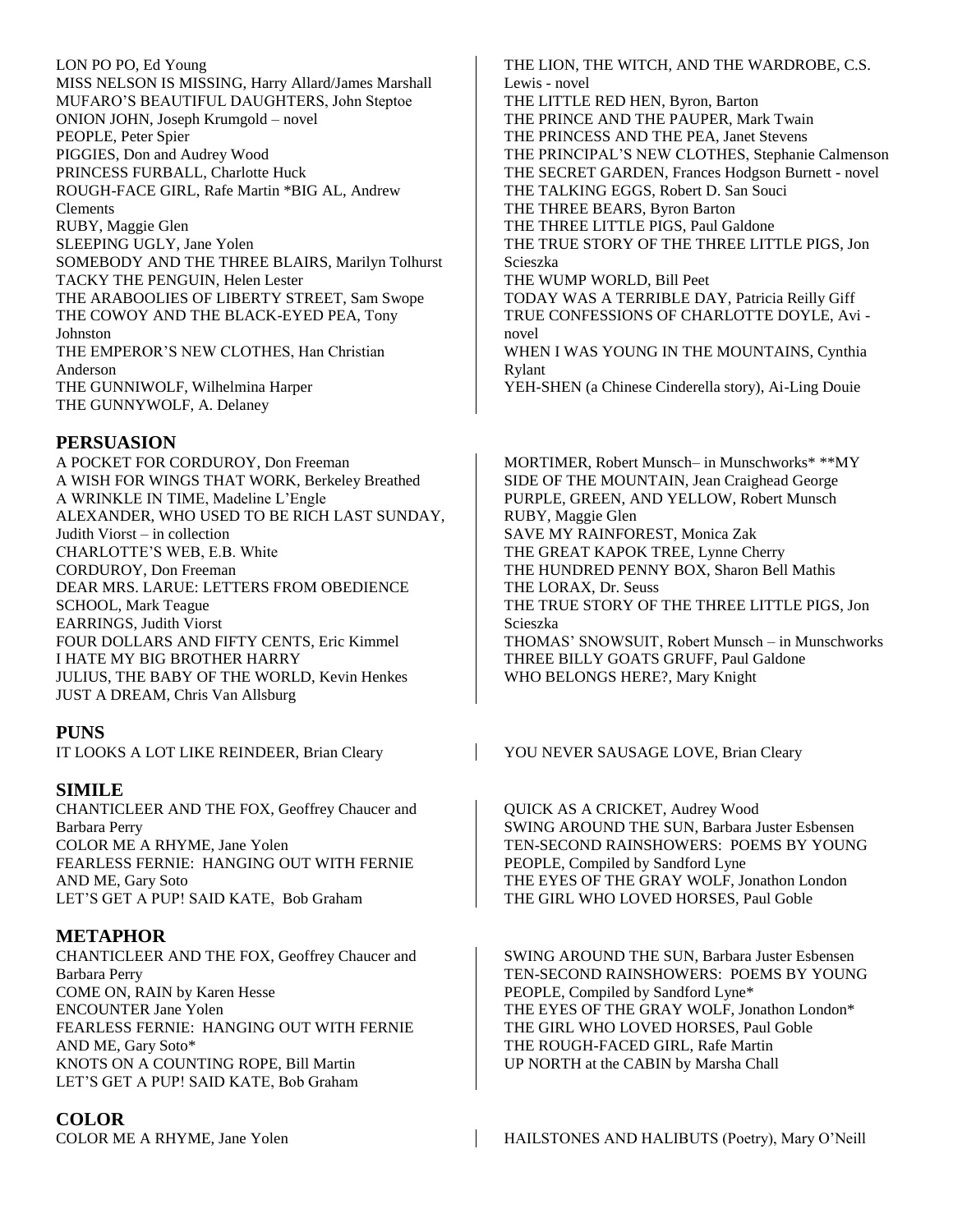# **IMAGERY**

COLOR ME A RHYME, Jane Yolen SILVER SEEDS, Paul Paolilli and Dan Brewer SWING AROUND THE SUN, Barbara Juster Esbensen

#### **HYPERBOLE**

WORDS WITH WINGS: A TREASURY OF AFRICAN-AMERICAN POETRY AND ART, selected by Belinda Rochelle

## **PERSONIFICATION**

SWING AROUND THE SUN, Barbara Juster Esbensen THE LITTLE HOUSE, Virginia Lee Burton THE OWL AND THE PUSSYCAT, Edward Lear THERE'S A HAIR IN MY DIRT, Gary Larson WORDS WITH WINGS: A TREASURY OF AFRICAN-AMERICAN POETRY AND ART, selected by Belinda Rochelle

#### **DIALOGUE**

LET'S GET A PUP! SAID KATE, Bob Graham PINK AND SAY, Patricia Polacco

#### **ONOMATOPOEIA**

A DIRTY PILE OF LAUNDRY: POEMS IN DIFFERENCT VOICES, selected by Paul B. Janeczko THE TRUCKER, Brenda and Mark Weatherby\*

# **ALLITERATION**

A my name is Alice Absolutely Awful Alphabet Alison<sup>1</sup>s Zinnia Alligators All Around,by Sendak Alpha Beta Chowder Alphabet Annie Announces An All-American Album by Susan Purviance and Marcia O'Shell Amos and Boris Anamalia Aster Aardvark<sup>1</sup>s Alphabet Adventure Away From Home Away From Home by Anita Lobel Bootsie Barker Bites Dinorella: A Prehistoric Fairy Tale Double Trouble in Walla Walla Four Famished Foxes Four Fur Feet Fox in Socks Greasy, Grimy Gopher Guts in The World's Best Funny Songs by Esther Nelson HOW THE GRINCH STOLE CHRISTMAS, Dr. Seuss Jack Prelutsky (Bleezer's Ice Cream) reveals alliterations. Tongue twisters are playful (Billy Botter baked biscuits with bitter butter in the batter) Juba This and Juba that; by Tashjian). Songs with alliterations

# **FLASHBACK**

Dakota Dugout GRANDFATHER'S JOURNEY, Allen Say Miss Rumphius

# **FORESHADOWING**

Encounter - Yolen Grandfather's Journey Mr. and Mrs. Pig's Evening Out by Mary Rayner Rose Blanche by Roberto Innocenti

June 29, 1999 Kat Kong Koala Lou, I do Love You MY MAMA HAD A DANCING HEART, Libba Moore Gray Nightmares to Keep You Awake Noisy Poems, by Jill Bennett Pair of Proceratops by Bernard Most Pied Piper video by HBO Potluck PRINCE CINDERS, Babette Cole Princess Prunella and Purple Peanut Princess Prunella and the Purple Peanut by Margaret Atwood Seventeen Kings and 24 Elephants Shrek Six Creepy Sheep Some Smug Slug, Pamela Edwards Sounds by J. Douglas Lee Tangle of Tongues Twister of Twists Watch William Walk The work of Shel Silverstein (Sarah Sylvia Cynthia Stout Would Not Take The Garbage Out) uses alliterations. Wizzil by William Steig Z was Zapped

PINK AND SAY, Patricia Polacco The Munched-Up Flower Garden THE WRECK OF THE ZEPHYR, Chris Van Allsburg

Suddenly! THE STRANGER, and the WRETCHED STONE Chris Van Allsburg

THE OWL AND THE PUSSYCAT, Edward Lear YO! YES?, Chris Raschka

WORDS WITH WINGS: A TREASURY OF AFRICAN-AMERICAN POETRY AND ART, selected by Belinda Rochelle